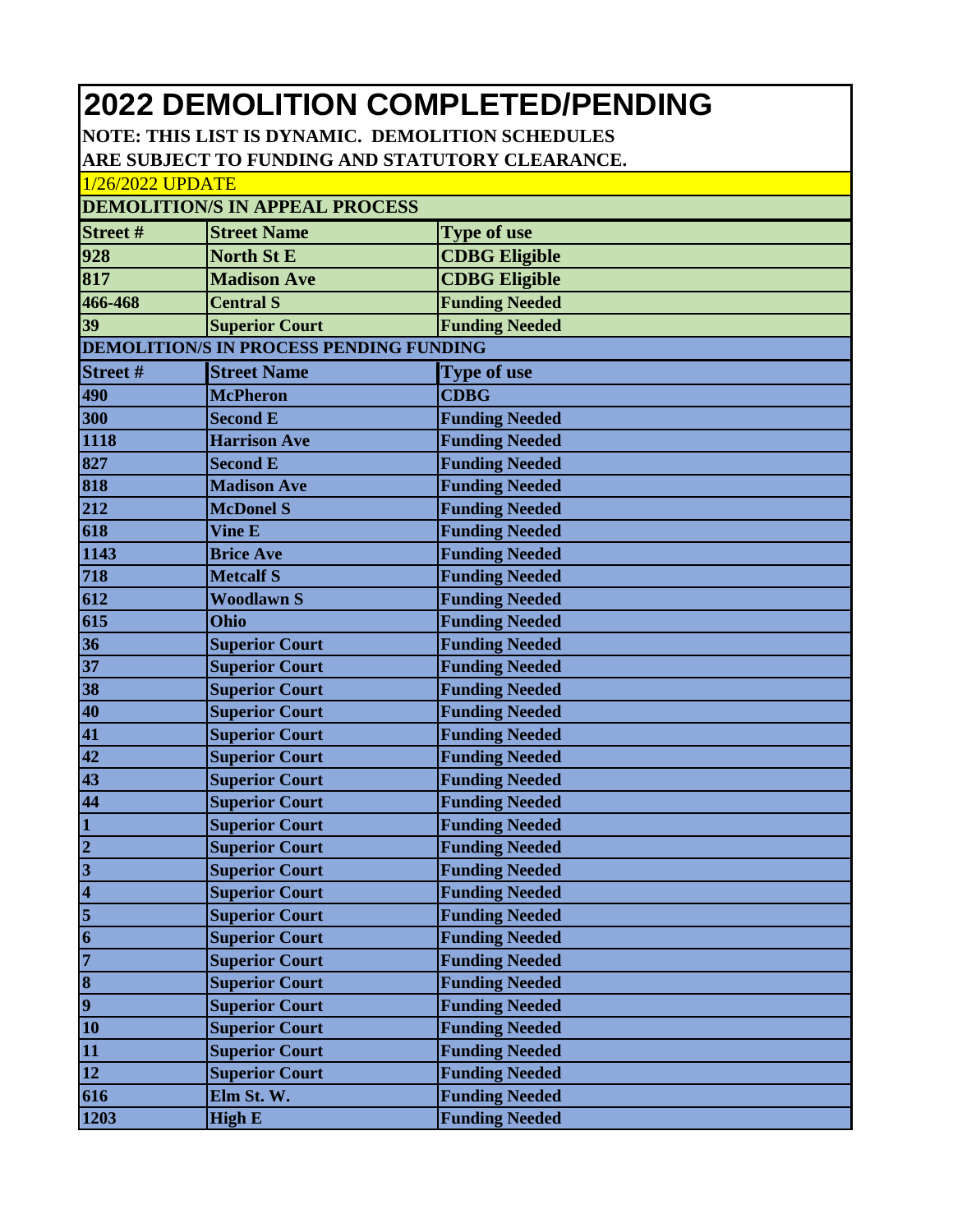| 642     | <b>Franklin St E.</b> | <b>Funding Needed</b>                  |
|---------|-----------------------|----------------------------------------|
| 717     | <b>Dingledine Ave</b> | <b>Funding Needed</b>                  |
| 456     | <b>Ewing Ave</b>      | <b>Funding Needed</b>                  |
| 201     | Third St. E           | <b>CDBG Eligible (Fire Damaged)1st</b> |
| 734     | Third E               | <b>Funding Needed</b>                  |
| 832     | <b>Wayne St W</b>     | <b>CDBG Eligible (Fire Damaged)</b>    |
| 1320    | <b>Helen</b>          | <b>Funding Needed</b>                  |
| 662     | <b>Elizabeth N</b>    | <b>Funding Needed</b>                  |
| 448     | <b>Jackson St N</b>   | <b>CDBG Eligible (Fire Damaged)</b>    |
| 319     | <b>Haller St</b>      | <b>Funding Needed</b>                  |
| 1004    | <b>High St W</b>      | <b>Fire Bond</b>                       |
| 1132    | <b>Market St W</b>    | <b>Fire Bond</b>                       |
| 777     | <b>Greenlawn Ave</b>  | <b>Fire Bond</b>                       |
| 260     | <b>Pine St S</b>      | <b>Fire Bond</b>                       |
| 928     | North W               | <b>Fire Bond</b>                       |
| 533     | <b>McDonel N</b>      | <b>Fire Bond</b>                       |
| 1695    | <b>Union N</b>        | <b>Fire Bond</b>                       |
| 725     | Eureka E              | <b>Fire Bond</b>                       |
| 919     | <b>Leland Ave</b>     | <b>Fire Bond</b>                       |
| 621     | <b>Metcalf N</b>      | <b>Fire Bond</b>                       |
| 1122    | <b>Sugar S</b>        | <b>Fire Bond</b>                       |
| 1107    | <b>Baxter N</b>       | <b>Fire Bond</b>                       |
| 335     | <b>McDonel St N</b>   | <b>CDBG Eligible (Fire Damaged)</b>    |
| 1184    | <b>Union St S</b>     | <b>CDBG Eligible (Fire Damaged)</b>    |
| 900     | <b>Reese Ave</b>      | <b>CDBG Eligible (Fire Damaged)</b>    |
| 1855    | <b>Cole St N</b>      | <b>Funding Needed</b>                  |
| 1045    | <b>Market St W</b>    | <b>CDBG Eligible</b>                   |
| 1146    | <b>Hazel Ave</b>      | <b>CDBG Eligible (Fire Damaged)</b>    |
| 411     | <b>Ertel</b>          | <b>Funding Needed</b>                  |
| 821     | <b>Faurot Ave</b>     | <b>Funding Needed</b>                  |
| 625     | Elm St. W.            | <b>Funding Needed</b>                  |
| 442     | <b>Charles S</b>      | <b>Funding Needed</b>                  |
| 1138    | <b>Elizabeth St N</b> | <b>Funding Needed</b>                  |
| 1004    | <b>Kibby St E</b>     | <b>Funding Needed</b>                  |
| 2455    | <b>Heathway Ln</b>    | <b>Funding Needed</b>                  |
| 905     | <b>Jameson Ave N</b>  | <b>Funding Needed</b>                  |
| 1302    | <b>Market St W</b>    | <b>Funding Needed</b>                  |
| 940     | <b>Wayne St W</b>     | <b>Funding Needed</b>                  |
| 355     | 9th St. E             | <b>Funding Needed</b>                  |
| 402     | <b>McPheron Ave</b>   | <b>Funding Needed</b>                  |
| 1311    | <b>Reservoir Rd</b>   | <b>CDBG Eligible (Fire Damaged)</b>    |
| 620-630 | North St. W.          | <b>Funding Needed</b>                  |
| 537     | <b>Grand W</b>        | <b>Funding Needed</b>                  |
| 696     | <b>Jackson St N</b>   | <b>CDBG Eligible (Fire Damaged)</b>    |
| 127     | <b>Rosedale</b>       | <b>Funding Needed</b>                  |
| 745     | <b>Richie</b>         | <b>CDBG Eligible (Fire Damaged)</b>    |
| 237     | <b>Harrison Ave</b>   | <b>Funding Needed</b>                  |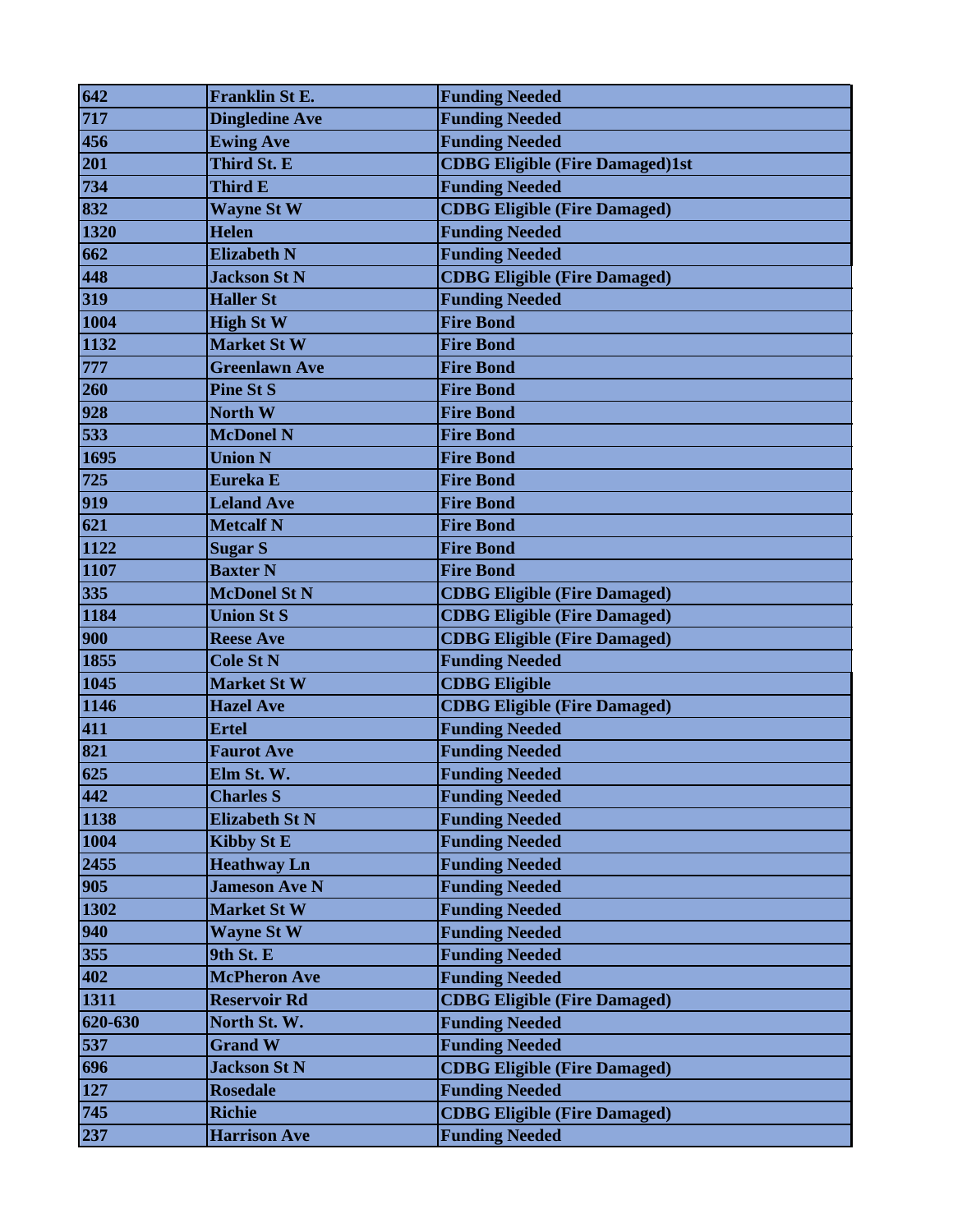| 526       | Ohio                  | <b>CDBG Eligible (Fire Damaged)</b> |
|-----------|-----------------------|-------------------------------------|
| 1916      | <b>Allentown</b>      | <b>Funding Needed (Commercial)</b>  |
| 2495      | <b>Heathway</b>       | <b>Funding Needed (Commercial)</b>  |
| 928       | <b>Dingledine Ave</b> | <b>Funding Needed</b>               |
| 975       | <b>Richie Ave</b>     | <b>Funding Needed</b>               |
| 713       | <b>Elizabeth St S</b> | <b>CDBG Eligible (Fire Damaged)</b> |
| 668       | <b>McDonel</b>        | <b>Funding Needed</b>               |
| 944       | <b>Richie Ave</b>     | <b>Funding Needed</b>               |
| 225       | <b>Kibby St W</b>     | <b>CDBG Eligible (Fire Damaged)</b> |
| 325       | <b>Pierce St N</b>    | <b>CDBG Eligible (Fire Damaged)</b> |
| 1326      | Elm W                 | <b>Funding Needed</b>               |
| 919       | <b>Metcalf N</b>      | <b>Funding Needed</b>               |
| 811       | <b>Pears Ave S</b>    | <b>Funding Needed</b>               |
| 801       | <b>Kibby W</b>        | <b>Funding Needed</b>               |
| 517       | <b>Metcalf S</b>      | <b>Funding Needed (Commercial)</b>  |
| 839       | Elm W                 | <b>Funding Needed</b>               |
| 305       | <b>Circular W</b>     | <b>CDBG Eligible (Fire Damaged)</b> |
| 1150      | <b>Westerly Dr</b>    | <b>Funding Needed</b>               |
| 1124      | <b>Sugar S</b>        | <b>Funding Needed</b>               |
| 312       | <b>Baxter S</b>       | <b>Funding Needed</b>               |
| 531       | <b>Hazel Ave</b>      | <b>Funding Needed</b>               |
| 117       | <b>Flanders Ave</b>   | <b>Funding Needed</b>               |
| 776       | <b>Richie</b>         | <b>Funding Needed</b>               |
| 1440      | <b>Market W</b>       | <b>Funding Needed</b>               |
| 708       | <b>Union St S</b>     | <b>Funding Needed</b>               |
| 610       | <b>Scott S</b>        | <b>Funding Needed</b>               |
| 431       | <b>Franklin St</b>    | <b>Funding Needed</b>               |
| 512       | <b>Faurot Ave W</b>   | <b>Funding Needed</b>               |
| 824       | <b>Rice Ave</b>       | <b>Funding Needed</b>               |
| 1303      | <b>High St W</b>      | <b>Funding Needed</b>               |
| 1508      | <b>Hazel Ave</b>      | <b>Funding Needed</b>               |
| 1627      | <b>Main St S</b>      | <b>CDBG Eligble (Fire Damaged)</b>  |
| 119       | 7th St E              | <b>CDBG Eligible</b>                |
| 2370      | <b>Cole St N</b>      | <b>Funding Needed</b>               |
| 411       | <b>Albert E</b>       | <b>Funding Needed</b>               |
| 241       | <b>Harrison Ave</b>   | <b>Funding Needed</b>               |
| 531       | <b>Holmes Ave</b>     | <b>Funding Needed</b>               |
| 822       | <b>Weadock Ave</b>    | <b>Funding Needed</b>               |
| 1119-1121 | <b>Catalpa Ave</b>    | <b>Funding Needed</b>               |
| 121       | <b>Shawnee N</b>      | <b>Funding Needed</b>               |
| 749       | <b>Ewing Ave</b>      | <b>Funding Needed</b>               |
| 900       | <b>Main S</b>         | <b>Funding Needed</b>               |
| 1137      | <b>State W</b>        | <b>Funding Needed</b>               |
| 818       | Third E               | <b>Funding Needed</b>               |
| 678       | <b>Runyan</b>         | <b>Funding Needed</b>               |
| 519       | <b>Elizabeth N</b>    | <b>Funding Needed</b>               |
| 625       | <b>Elizabeth N</b>    | <b>Funding Needed</b>               |